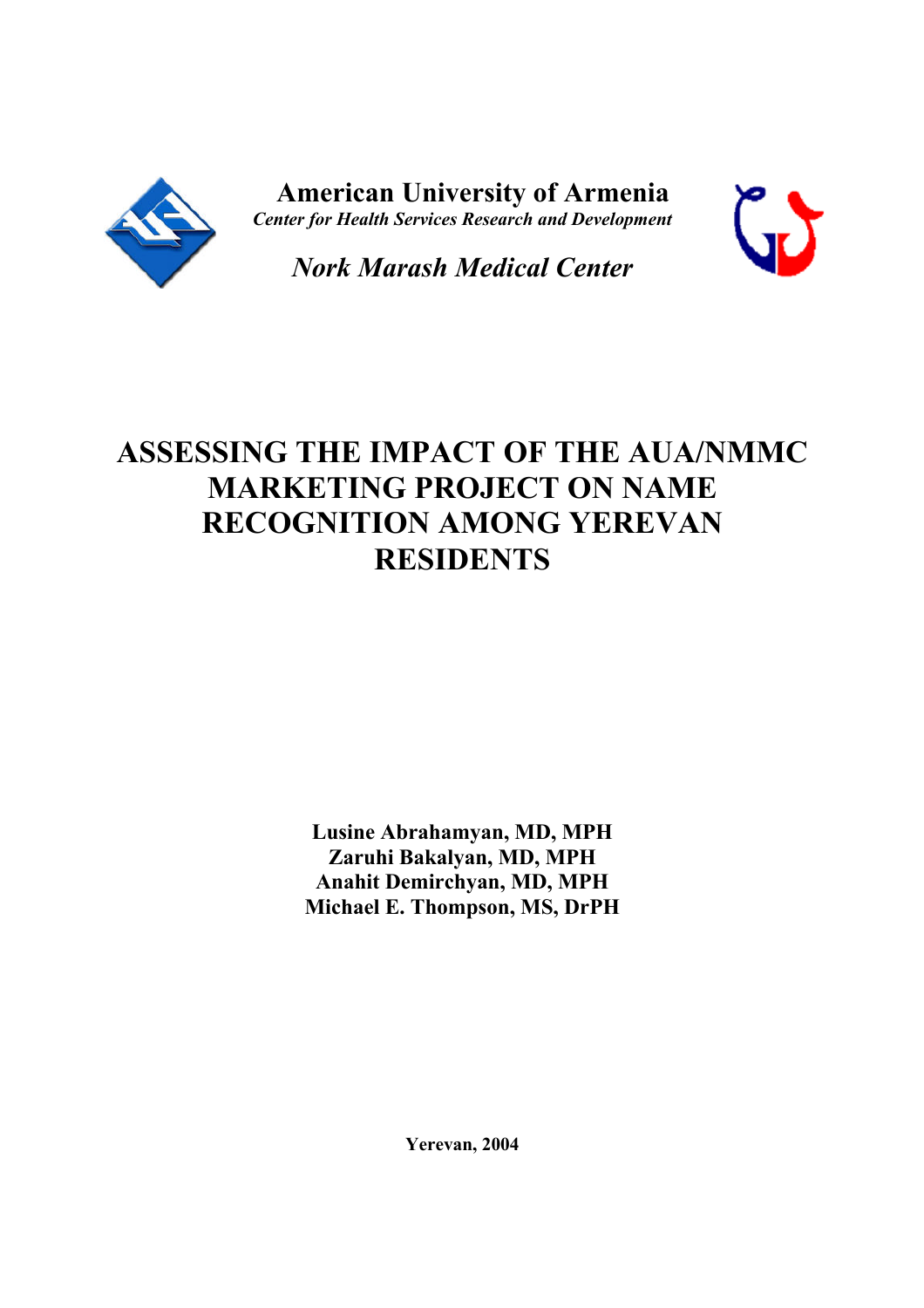| <b>TABLE OF CONTENTS</b> |  |
|--------------------------|--|
|--------------------------|--|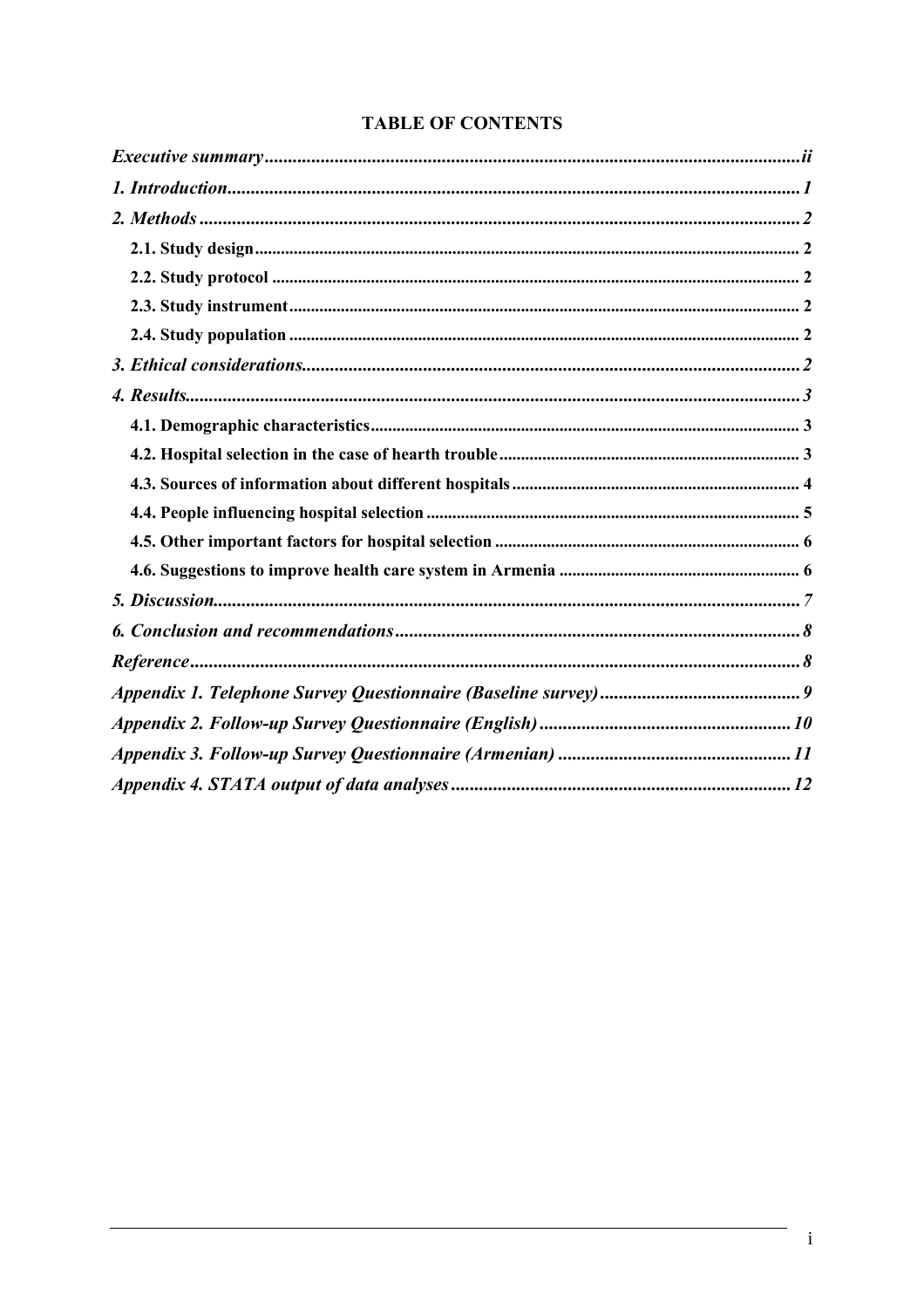#### **Executive summary**

**Introduction.** This study is a follow-up survey of the baseline research conducted in November 2000 by the AUA Center for Business Research and Development (CBRD) to measure the name recognition of Nork Marash Medical Center (NMMC) among Yerevan residents. The current study was intended to measure the changes in the name recognition of NMMC happened since the implementation of the AUA/NMMC Marketing Project. The latter functioned during 2001-2003 and implemented a considerable portion of recommendations made by CBRD on increasing marketing effectiveness at NMMC.

**Methods.** The study utilized randomized pre, post-test evaluation survey design without a comparison group. Random digit dialing was used to contact participants. The survey was anonymous and oral consent was taken before beginning interviews. The study population consisted of people aged 18 years or older living in Yerevan (n=166).

**Results.** Women constituted 76.5% of the respondents. The mean age of participants was 40.6 years. The study revealed significant increase in the name recognition of NMMC (from 6.2% in 2000 to 17.2% in 2004). However, the highest proportion of people (21.7%) named Scientific Research Institute of Cardiology as the place they would choose in case of heart trouble. The distribution of data on the main sources of information about hospitals was significantly different between the surveys. In 2004, less people received information from 'friends/relatives' and 'doctors' and more from 'TV/radio/newspapers' and 'former patients' than in 2000. The influence of spouses, other family members, and doctors' in selecting a hospital decreased. The percentage of people who rely on their own decision increased twofold. Other factors considered as important in the process of hospital selection were the quality of care (39.6%), affordability of services (31.1%), and doctors' professionalism (24.4%). About one-third of the respondents suggested improving healthcare services in Armenia by making them affordable, especially for vulnerable groups.

**Conclusion and recommendations.** Overall, marketing project was successful: almost threefold increase in name recognition was observed. The following actions are suggested to further enhance the name recognition of NMMC and simultaneously improve the quality of care there:

- Continue advertising the hospital periodically through mass media;
- Organize periodic seminars/conferences at the NMMC for specialists and publicize these events;
- Assume responsibility for continuing the activities initiated by the marketing project;
- Summarize the data gathered through the discharge questionnaire twice a year and use the results to improve the quality of care provided at NMMC.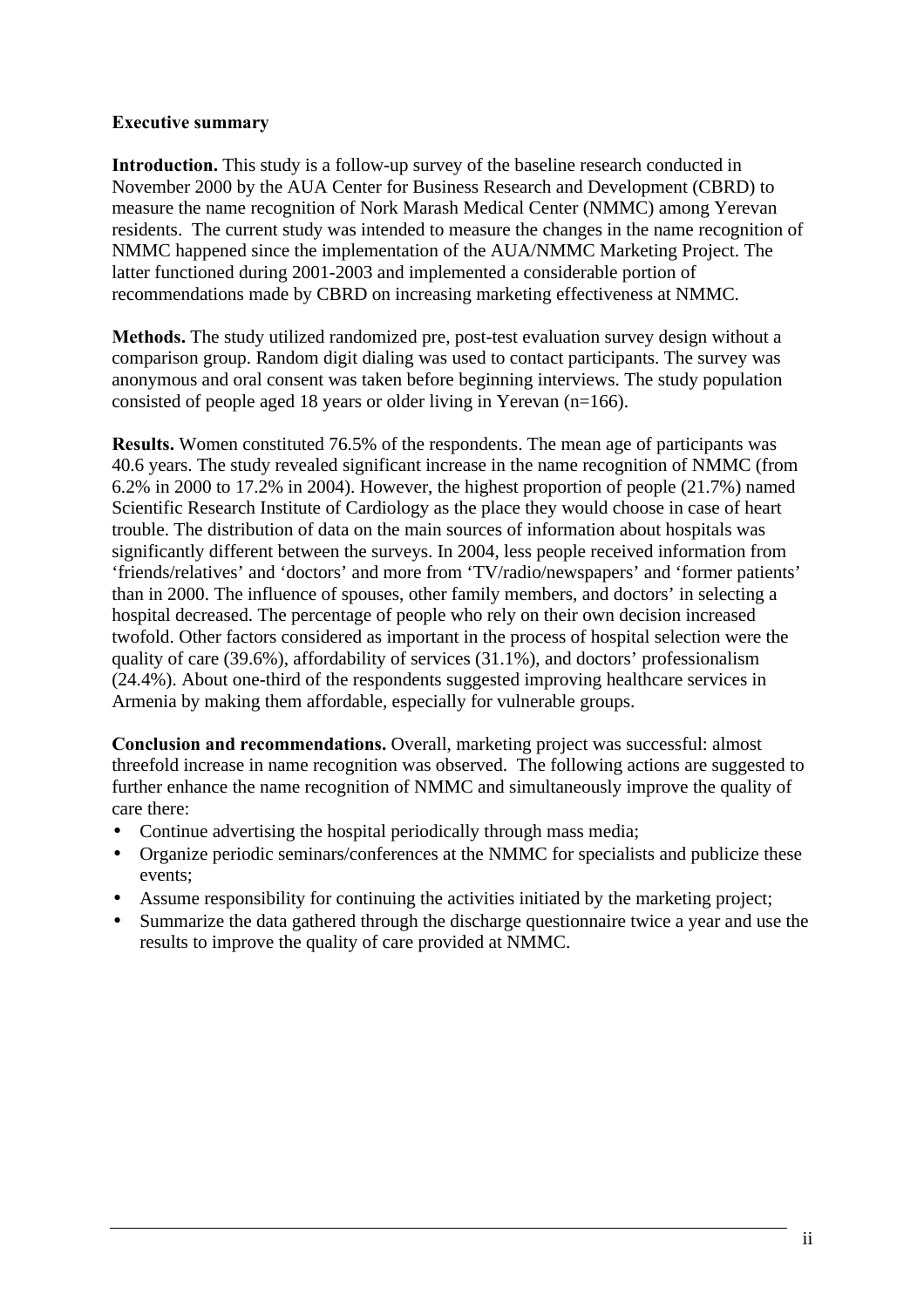#### **1. Introduction**

In November 2000, the Center for Business Research and Development (CBRD) at the American University of Armenia (AUA) conducted a multi-phase research project to address the situation of marketing at NMMC, and the latter's name recognition among Yerevan residents. The research was aimed to find alternative ways for improving marketing at NMMC (1). The research included in-depth interviews with NMMC administration and employees; focus group sessions held with NMMC doctors, nurses and patients, and telephone interviews with potential consumers living in Yerevan (n=275). One of the striking results of the latter was that "the name recognition of NMMC is nowhere near as high as is considered by the NMMC personnel" (1). Out of 275 respondents of telephone survey only 17(6.2%) mentioned that they would go to NMMC if they have heart trouble.

Based on this research, numerous short, medium and long run recommendations toward improving marketing at NMMC were made and implemented between 2001 and 2003 in the scope of AUA/NMMC Marketing Project (1). During this period the following activities were completed:

- ÿ The Mission Statement and Organizational Chart of NMMC were created.
- $\triangleright$  NMMC was widely advertised through different mass media: radio-spot broadcasting on "Khit-FM" radio-channel, Armenian National radio channel, and Russian Radio channel both in Armenia and Southern Russia; three-month period advertisement through the inter-NIS newspaper of Diaspora Armenians "Noev Kovcheg".
- $\triangleright$  Series of health educational and informational articles were periodically published in "Azg" newspaper under the heading of NMMC.
- ÿ All significant events at NMMC (conferences, "open-door" events, press-conferences, cardiology and arrythmology workshops/seminars, etc) were widely publicized through mass media activities.
- $\triangleright$  A marketing brochure introducing NMMC was developed in two languages (English and Russian) and is currently being published.
- $\triangleright$  Patient satisfaction surveys (both qualitative and quantitative) were periodically conducted at NMMC aimed to find areas needing improvement.
- $\triangleright$  A monitoring system was introduced to follow the referrals of patients from NIS countries through a structured questionnaire.
- $\triangleright$  A discharge questionnaire and information package to be given to inpatients at admission were developed.
- $\triangleright$  Six brochures addressing different areas of patient education on cardiac care were published (500-1000 copies of each) and are currently available at NMMC for patients.
- $\triangleright$  Overall, 11 cardiologists from different NIS countries passed 4-month internship program at NMMC.

The study evaluated the impact of the marketing subproject on improving the name recognition of NMMC.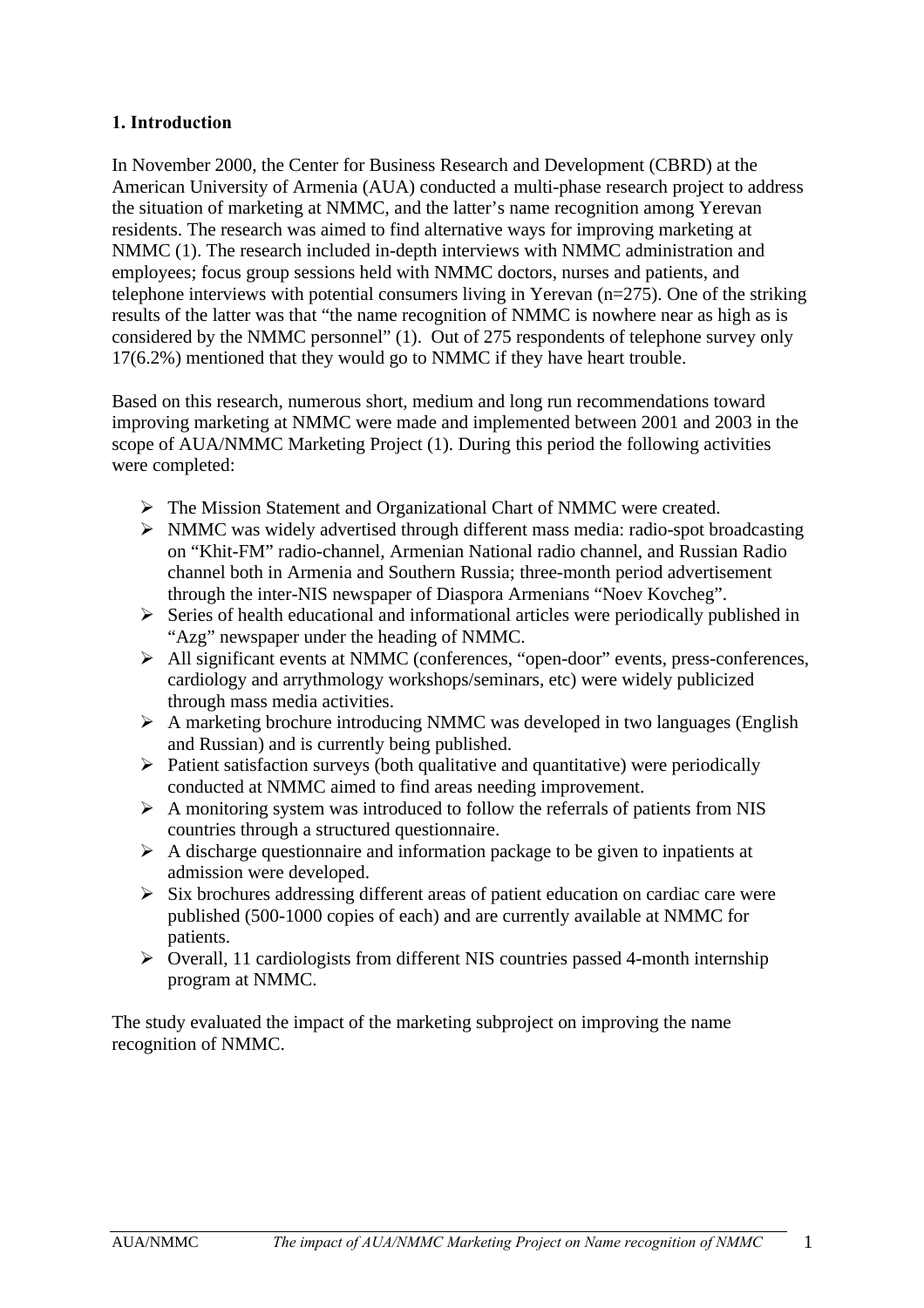# **2. Methods**

#### **2.1. Study design**

The study utilized a randomized pre/post-test evaluation survey design without a comparison group. The baseline survey was conducted in November 2000, after which the marketing subproject was launched. The follow-up survey was conducted in March 2004 after completion of the subproject in December 2003.

# **2.2. Study protocol**

For the baseline survey, the study team divided Yerevan into 6 sub-districts and interviewed 50 people per sub-district on average. For the follow-up, due to the current geographic division of the city, the total sample size was divided between the existing 12 districts ("hamaynks") of the city proportionate to the number of population in each according to the last census (2001). "Armentel" Company provided the first two digits of telephone numbers operating in each district. The final 6-digit telephone numbers were created using the given first two digits and adding randomly generated digits. Two ANP team members conducted the interviews. The survey was anonymous and oral consent was obtained before the beginning of interviews. To avoid possible bias, the interviewers did not mention that NMMC was interested in the survey. Furthermore, the first question of the survey was about selection of a health care facility for a problem unrelated to cardiology.

# **2.3. Study instrument**

The baseline questionnaire contained 8 questions, mainly open-ended (Appendix 1). The follow-up survey instrument also contained 8 questions but with minor differences (Appendix 2).

# **2.4. Study population**

The study population consisted of Yerevan residents aged 18 years or older. The sample size was calculated by STATA 7.0 statistical software using the formula for one sample comparison of proportion to a hypothesized value. It was hypothesized that after the Marketing Subproject implementation, the proportion of people who would choose NMMC in the case of having heart trouble would double. Considering the result from the previous survey (6.2% of participants mentioned NMMC as a referral place in case of heart trouble), the present hypothesis of 12% prevalence, desirable 80% power and alpha error of 0.05, resulted in a sample size of 166 (Appendix 4).

# **3. Ethical considerations**

Oral consent was obtained from all participants before the interview. The interviewers introduced themselves as AUA employees. The respondents had options to refuse to participate, to stop the interview at any time, or to omit any question perceived as sensitive. The interviews were anonymous. Furthermore, the telephone numbers were not recorded.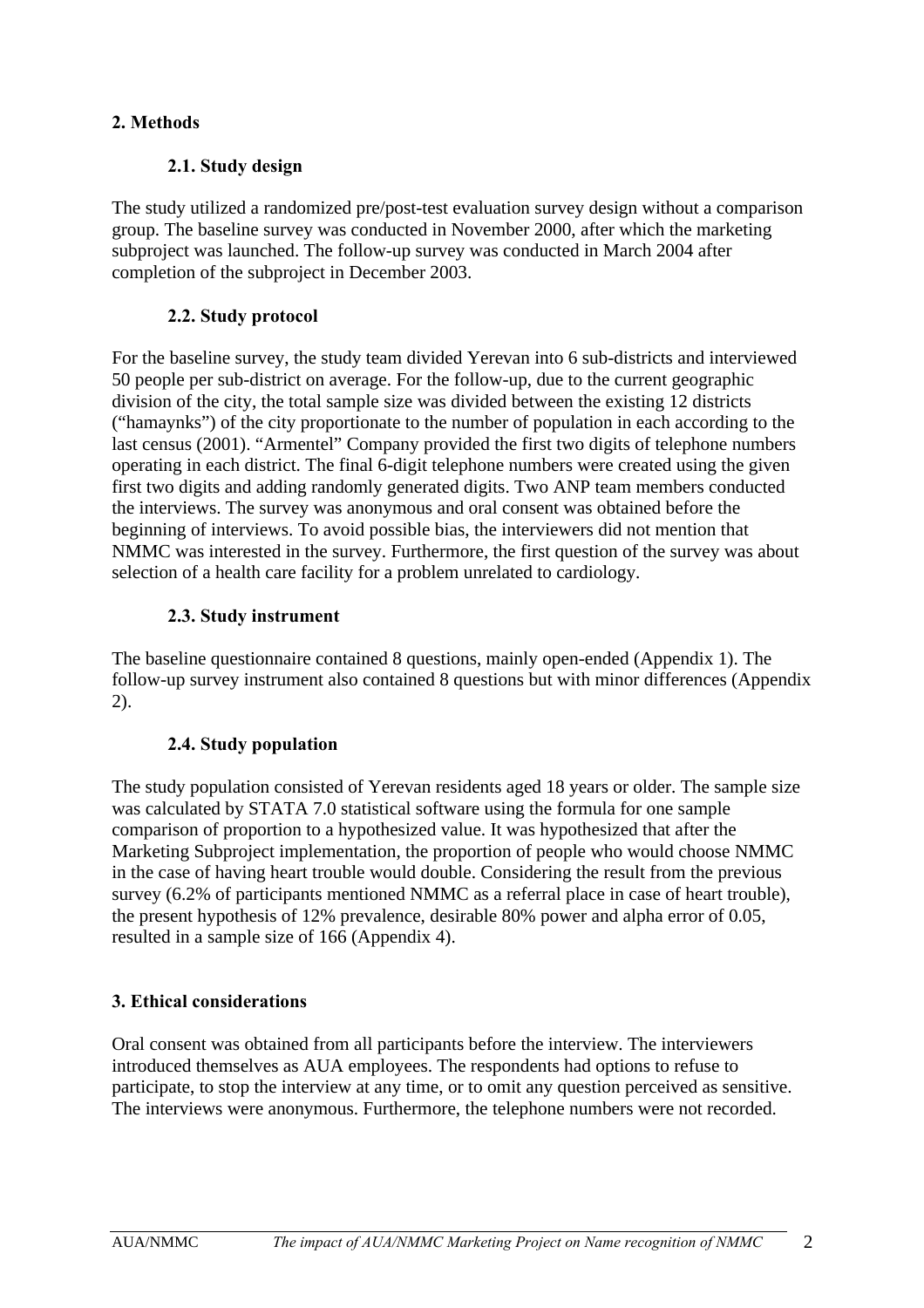#### **4. Results**

The data was entered in SPSS 11.0 statistical software. Single data entry was performed. Only range checks were used to assure accuracy of the entered data. Both SPSS 11.0 and STATA 7.0 statistical packages were used for the data analyses.

#### **4.1. Demographic characteristics**

Overall, 166 people participated in the follow-up survey. Women constituted 76.5% of the respondents (n=126). In the pretest survey they accounted for 70% of the surveyed population (Table 1). There was no statistically significant difference between two surveys with respect to gender distribution  $(p=0.14)$ .

| Tavit 1. Othuti uistrivutivii |                        |                         |  |  |
|-------------------------------|------------------------|-------------------------|--|--|
| Gender                        | <b>Baseline Survey</b> | <b>Follow-up Survey</b> |  |  |
|                               | $(n=275)$              | $(n=166)$               |  |  |
| Male $(\%)$                   | 30                     | 23.5                    |  |  |
| Female (%)                    | 70                     | 76.5                    |  |  |

**Table 1. Gender distribution**

The mean age of participants enrolled in the follow-up survey was  $40.6$  years (sd=15.8) with a range varying from 18 to 76 years.

#### **4.2. Hospital selection in the case of hearth trouble**

In order to distract respondents' attention from a particular health problem or health care institution, the first question of the interview was related to a health care facility selection in case of a neurological problem. The answers to this question were not analyzed. The next question was about the choice of a health care facility in case of a hearth trouble. A wide variety of facilities were named. The distribution of answers differed from the baseline survey (Table 2). Unfortunately, only the data on two the most frequently mentioned hospitals ("Mikaelyan" Surgical Institute and "Erebuni" Medical Center), as well as the data for NMMC were available from the baseline survey, which limited ability to make a complete comparison.

| Table 2. Place of referral in the case of having hearth trouble |                        |                         |  |
|-----------------------------------------------------------------|------------------------|-------------------------|--|
| <b>Health care facility</b>                                     | <b>Baseline Survey</b> | <b>Follow-up Survey</b> |  |
|                                                                 | $(n=275)$              | $(n=166)$               |  |
| Scientific Research Institute of Cardiology                     | N/A                    | $21.7\%$ (n=36)         |  |
| NMMC*                                                           | $6.2\%$ (n=17)         | $17.5\%$ (n=29)         |  |
| Polyclinic                                                      | N/A                    | $16.3\%$ (n=27)         |  |
| "Armenia" medical center                                        | N/A                    | $7.8\%$ (n=13)          |  |
| "Erebuni" medical center                                        | $10.5\%$ (n=29)        | $6.6\%$ (n=11)          |  |
| Will not refer anywhere                                         | N/A                    | $6.0\%$ (n=10)          |  |
| "Mikaelyan" Surgical Institute**                                | $22.2\%$ (n=61)        | $3.0\%$ (n=5)           |  |

**Table 2. Place of referral in the case of having hearth trouble**

*N/A - data is not available*

*\* Highly statistically significant difference between the surveys (p<0.001)*

*\*\* Highly statistically significant difference between the surveys (p< 0.0001)*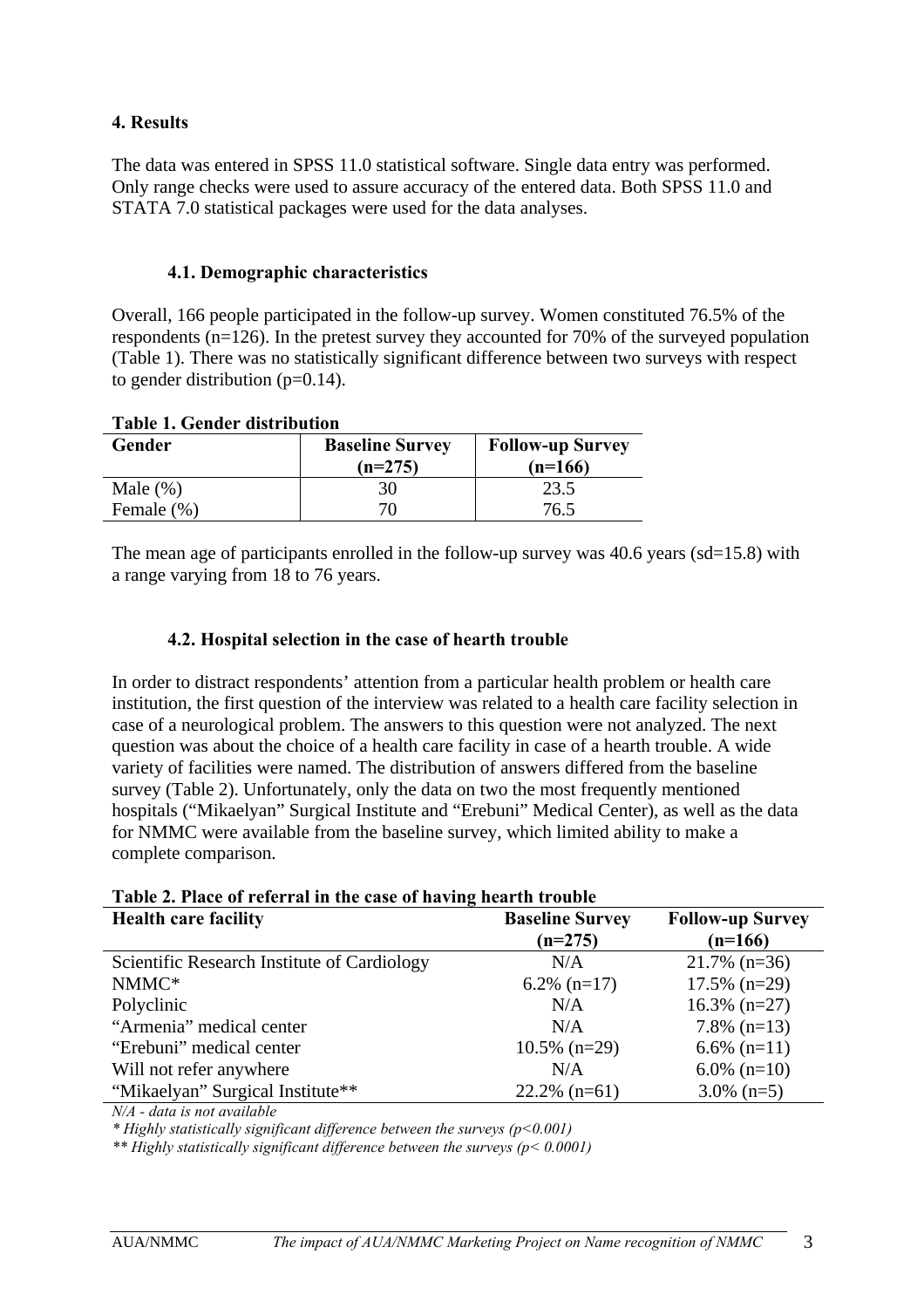Z-test result showed highly significant difference between the respondents' choices for NMMC. At the baseline survey only 6.2% of the respondents named NMMC as a hospital they would refer in a case of heart trouble, while at the follow-up this name was mentioned by 17.5% of the respondents (p 0.0002). The findings failed to reject the stated hypothesis to find at least 5.8% (12%-6.2%) absolute difference between the baseline and follow-up surveys. The absolute difference was 11.3%, meaning relative increase of the name recognition of NMMC by 182% in 2004 compared to that in 2000.

Highly significant difference was observed also for the selection of "Mikaleyan" Surgical institute with a lower percentage received from the follow-up survey  $(p<0.0001)$ . The proportion (21.7%) of respondents naming Scientific Research Institute of Cardiology as a place they would refer in a case of heart trouble was surprisingly high. Although there was no available baseline data for this hospital choice, it was at least less than 10.5%, as this institution was not mentioned among the two most frequently mentioned referral sites at the baseline survey. Using these data as a possible maximum percentage for the selection of this institution in 2000, the difference between the survey results was highly significant  $(p=0.001)$ with higher rates at the follow-up survey.

#### **4.3. Sources of information about different hospitals**

Possible sources of information about various hospitals were explored among respondents. Only the source named first by a respondent was included in the analysis (Table 3).

| Tubic of Sources of Information (manicularist) |                            |                      |  |  |
|------------------------------------------------|----------------------------|----------------------|--|--|
| <b>Sources of information</b>                  | <b>Baseline Survey (%)</b> | Follow-up Survey (%) |  |  |
|                                                | $(n=275)$                  | $(n=159)^*$          |  |  |
| Friends/relatives                              | 52.7                       | $37.7^{\ddagger}$    |  |  |
| Doctors                                        | 18.6                       | $11.3^{\dagger}$     |  |  |
| TV/radio/newspaper                             | 17.6                       | 21.4                 |  |  |
| Former patients                                | 9.6                        | $16.4^{\dagger}$     |  |  |
| D/N                                            | 1.5                        | 1.2                  |  |  |
| Other                                          | 0                          | $12.0^{\ddagger}$    |  |  |
| <b>Total</b>                                   | <b>100</b>                 | <b>100</b>           |  |  |

**Table 3. Sources of information (named first)**

*\*Cases containing missing values were excluded*

*‡ Statistically significant difference between baseline and follow-up surveys, p<0.005*

*† Statistically significant difference between baseline and follow-up surveys, p<0.05*

The distribution of data across sources was different between the two surveys (the p-value of Pearson chi2 test was statistically highly significant: 0.000). 'Friends/relatives' remained as the main source of information in both surveys though the proportion of those who received information from this source was higher in 2000 than in 2004 (52.7% versus 37.7%). The proportion of people who mentioned doctors as the main source of information decreased as well (11.3% versus 18.6%). At the follow-up, 16.4% of the respondents named 'former patients' as a primary source of information on hospitals, which was much higher than that at the baseline survey (9.6%).

In many cases, respondents named more than one source of information. Table 4 illustrates the frequency of naming each information source in general and by those who named NMMC as the preferred place for referral.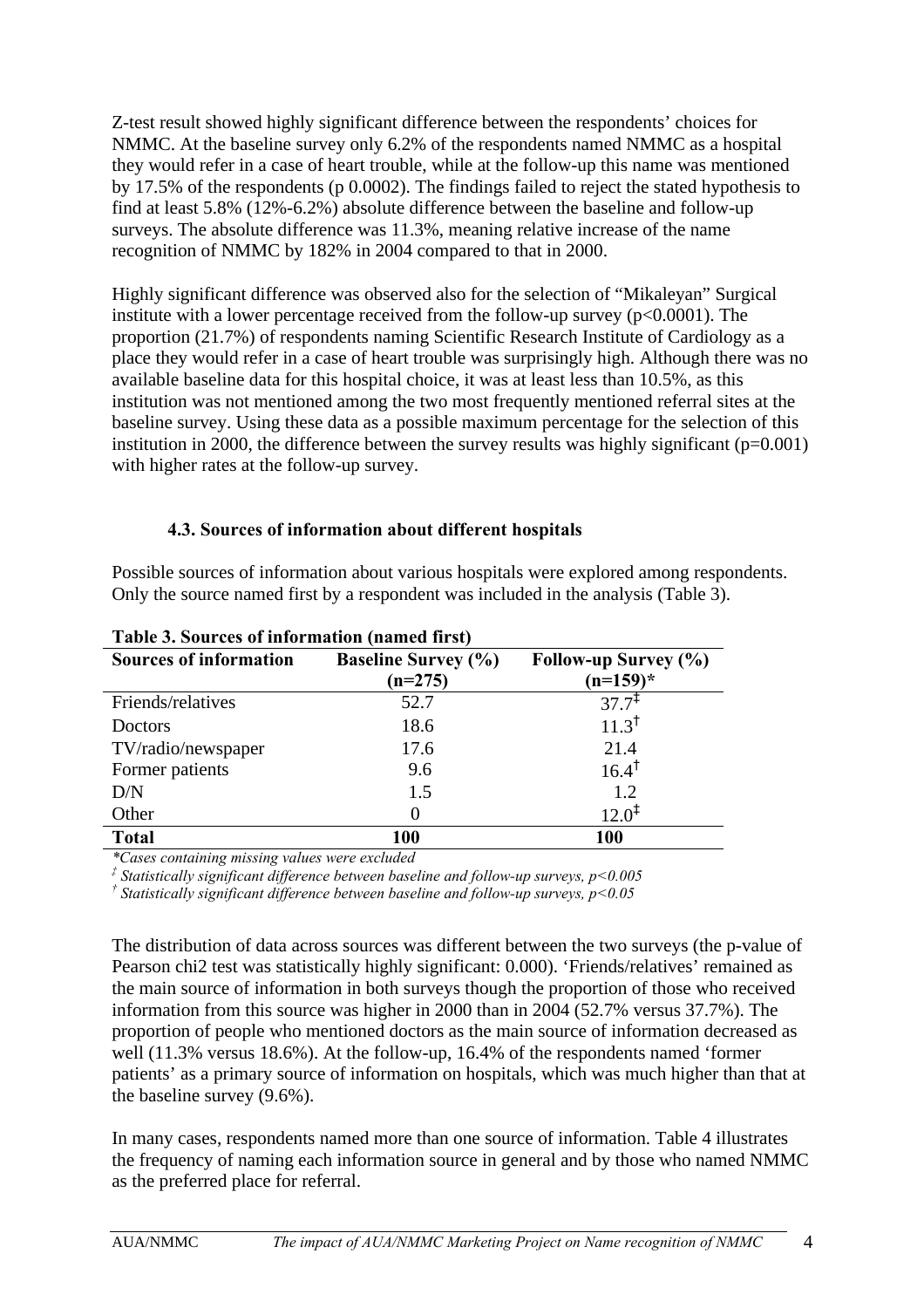| <b>Sources of information</b> | All respondents $(\% )$ | Respondents selected NMMC (%) |
|-------------------------------|-------------------------|-------------------------------|
|                               | $(n=161)^*$             | $(n=29)$                      |
| Friends/relatives             | 50.3                    | 13.8                          |
| Doctors                       | 14.9                    | 58.6                          |
| TV/radio/newspaper            | 26.1                    | 20.7                          |
| Former patients               | 23.0                    | 44.8                          |
| Other                         | 14.9                    | 10.3                          |

#### **Table 4. Follow-up survey: Sources of information (all named)**

*\*The cases containing missing values were excluded*

The distribution of all named sources was almost the same as that for the sources named first. However, this was not the case for the patients who selected NMMC. For the latter, the highest prevalence as information sources had 'doctors' (58.6%), followed by 'former patients' (44.8%) and 'mass media information sources' (20.7%).

#### **4.4. People influencing hospital selection**

The next question given to the respondents aimed to identify those people whose influence was important for respondents when selecting a hospital to refer. Table 5 summarizes the data on people named first.

| <b>Groups of people</b>    | <b>Baseline Survey (%)</b><br>Follow-up Survey (%)<br>$(n=155)^*$<br>$(n=275)$ |      |
|----------------------------|--------------------------------------------------------------------------------|------|
| Spouse/other family member | 44                                                                             | 25.1 |
| My doctor                  | 34                                                                             | 22.6 |
| Friends/neighbors          | 14                                                                             | 12.3 |
| Own decision               |                                                                                | 20.0 |
| Other                      |                                                                                | 20.0 |

#### **Table 5. People influencing the choice of hospital (named first)**

*\*Cases containing missing values were excluded*

The follow-up survey revealed a distribution of answers significantly different from the baseline survey ( $p < 0.001$ ). The influence of spouses or other family members was the highest in both surveys but notably lower at the follow-up survey (44% versus 25.1%). The role of doctors decreased as well (34% versus 22.6%). The percentage of people who rely on their own decision was more than 2 times higher at the follow-up (20% versus 8%).

Most participants named more than one person who would influence their decision in hospital selection. For more comprehensive judgment, a separate analysis was done to show overall influence of different groups of people for the whole sample and for those preferring NMMC (Table 6).

#### **Table 6. Follow-up survey: People influencing the choice of hospital (all named)**

| <b>Groups of people</b>    | All respondents $(\% )$<br>$(n=160)*$ | Those selected NMMC (%)<br>$(n=29)$ |  |
|----------------------------|---------------------------------------|-------------------------------------|--|
| Spouse/other family member | 28.1                                  | 24.1                                |  |
| My doctor                  | 24.4                                  | 20.7                                |  |
| Friends/neighbors          | 16.9                                  | 17.2                                |  |
| Own decision               | 20.0                                  | 27.6                                |  |
| Other                      | 19.4                                  | 24.1                                |  |

*\*Cases containing missing values were excluded*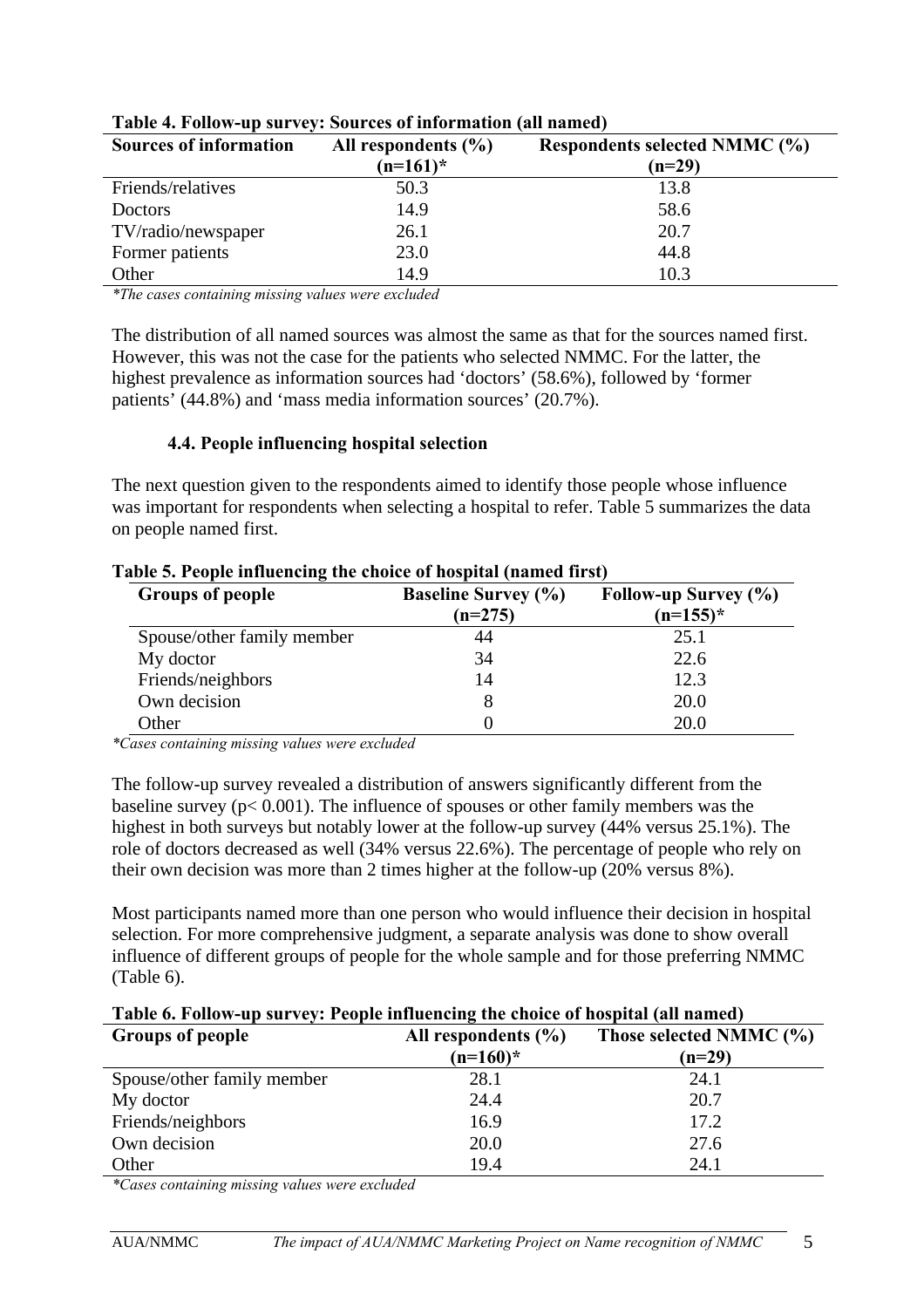Different groups of people who have influence on the hospital selection process were almost similarly distributed in the whole group and in the group of respondents who gave the priority to NMMC.

#### **4.5. Other important factors for hospital selection**

An open-ended question was asked to reveal other factors considered important in the process of hospital selection. The frequently mentioned factors are presented in Table 7. The highest proportion of participants (n=65 or 39.6%) mentioned the quality of care. This was one of the interesting findings of the follow-up survey. At the baseline survey, doctors' professionalism had the highest frequency (33.3%). The latter factor was the third by frequency at the followup (24.1%). The second important factor at the follow-up was affordability of services (31.1%).

| Table 7, Hilpol tant factors for hospital sciection |                 |
|-----------------------------------------------------|-----------------|
| <b>Factors</b>                                      | Frequency*      |
| Quality of care                                     | $39.6\%$ (n=65) |
| Affordability of services                           | $31.1\%$ (n=50) |
| Professionalism of doctors                          | $24.4\%$ (n=40) |
| Providers' attitude and communication skills        | $13.4\%$ (n=22) |
| Hygienic conditions of the hospital                 | $11.0\%$ (n=18) |
| Known person in staff                               | $8.5\%$ (n=14)  |
| <b>Convenient</b> location                          | $6.1\%$ (n=10)  |
|                                                     |                 |

**Table 7. Important factors for hospital selection**

\* *Cases containing missing values were excluded*

Other important factors were the attitude and communication skills of providers including their kindness, humanism and attentiveness toward patients, as well as hygienic conditions of the hospital, known person in the hospital staff, convenient location of the hospital, former experience/visits, quality of equipment, etc.

#### **4.6. Suggestions to improve health care system in Armenia**

In response to the last question, the respondents provided suggestions to improve the health care system in Armenia. Most frequently (24.7%), respondents mentioned the need to make health care services affordable, especially for vulnerable groups: elderly, children and people with low income. About one-third of the respondents linked improving the services with decreasing their cost. Other suggestions (presented in a sequence relative to the frequency of being mentioned) were:

- Training doctors and improving medical students' education
- Increasing the salary of medical staff (to eradicate under-table payments)
- Improving the quality of care in general and for different services such as laboratory, emergency service, etc.
- Introducing medical insurance system
- Eliminating under-table payments
- Making medical education free of charge
- Providing more opportunities to young specialists
- Improving the hygienic conditions in hospitals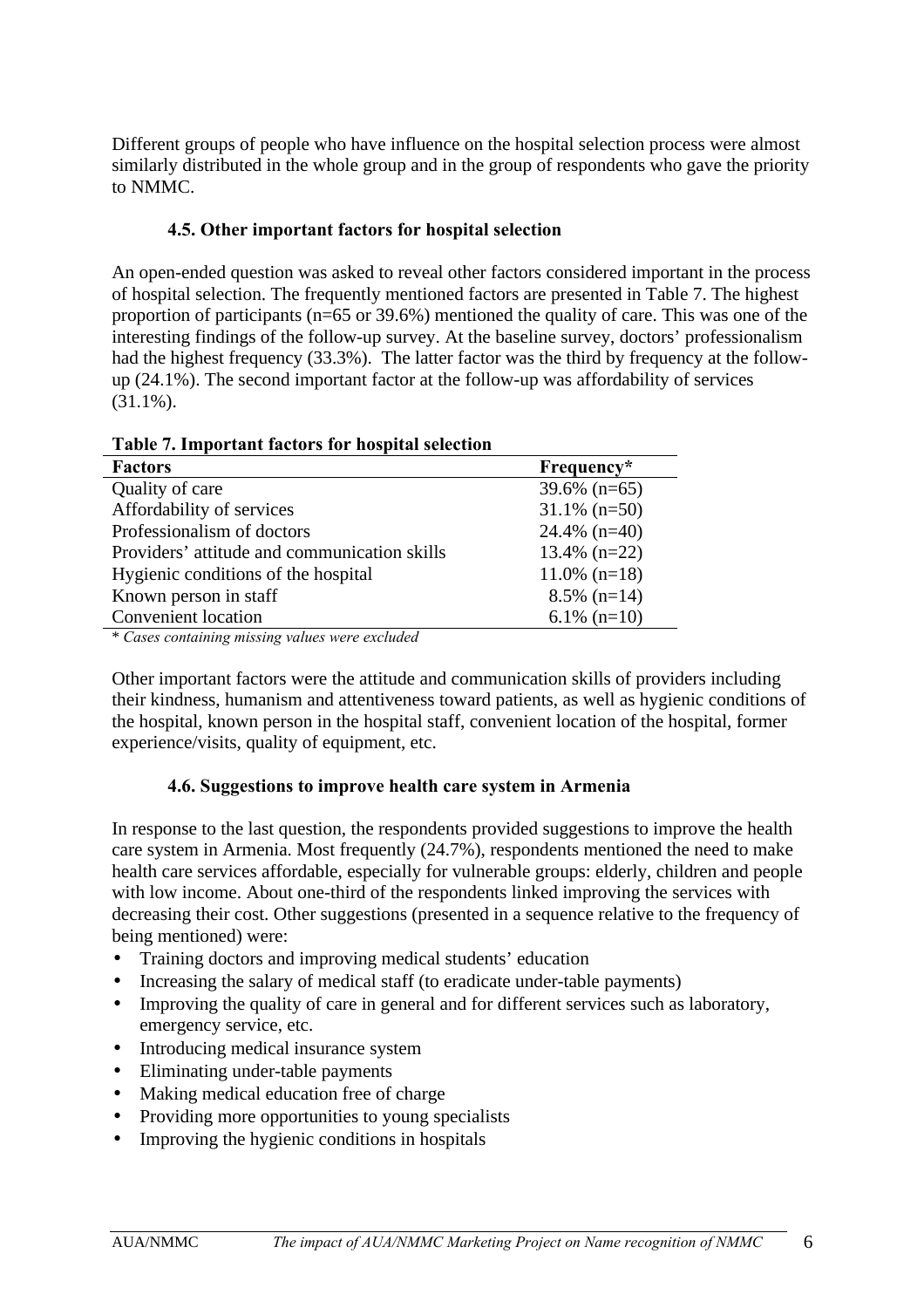#### **5. Discussion**

The study investigated the impact of the marketing subproject launched in October 2001 in terms of changes in name recognition of NMMC. Name recognition was assessed by the respondents' preferred selection of a health care facility in case of any hearth trouble. Overall, the project was successful. The follow-up survey revealed a significant, almost three-fold increase in name recognition of the center (from 6.2% to 17.5%). The name recognition of NMMC among Yerevan residents was the second highest after the Scientific Research Institute of Cardiology.

Between the surveys, the percentages of people who would select "Mikaelyan" Surgical Institute or "Erebuni" medical center in case of a hearth trouble decreased. Both hospitals have cardiological departments but it seems that people with specific health problems prefer to visit more specialized centers, such as Scientific Research Institute of Cardiology or NMMC. The finding that the largest proportion of people selected Scientific Research Institute of Cardiology as a place of referral was an unexpected and surprising result. Although this center does not provide cardiac surgical services, there is a possibility that in further development it could become a potential competitor in that field also. This institution is older than NMMC being recognized from the Soviet times and is an educational setting for many medical students and residents. One of the possible explanations of this finding could be the fact that the question did not specify the type of the hearth problem (surgical or not). On the other hand, the percentage of people who selected Scientific Research Institute at the baseline survey was less than 10.5%. Although the name recognition of NMMC increased, the existence of a potential competitor in Yerevan market emphasizes the need for continuing and enhancing NMMC marketing activities.

The follow-up survey findings were significantly different from the baseline with respect to the distribution of information sources about the hospitals. In both surveys, the main sources of information were 'friends/relatives'. A positive finding was that now more people receive information from media than before, confirming that mass media is a potential source to further improve the name recognition of NMMC.

Groups of people influencing the choice of hospital were also significantly different between the baseline and follow-up surveys. In the baseline survey, 'spouses' and/or 'other family members' had the highest prevalence, followed by 'doctors', 'friends/neighbors', and 'own decision'. In the follow-up survey, this pattern was somewhat different: almost one-fifth of the respondents relied on 'own decision' while this category was only a small group in the baseline survey.

The survey revealed a change in peoples' values in assessing health care between 2000 and 2004. A shift from individual professionalism to wider quality of care happened in people's mind. Quality was not even addressed by respondents at the baseline survey while at the follow-up survey it was mentioned by almost 40% of respondents.

Almost one-third of the participants considered affordability of services as an important factor for hospital selection, which is not surprising considering the current gap between the costs of health care and the socioeconomic condition of the population in Armenia. Almost one-third of the participants suggested improving healthcare services via making those more affordable and/or free of charge, especially for vulnerable population groups. Many of the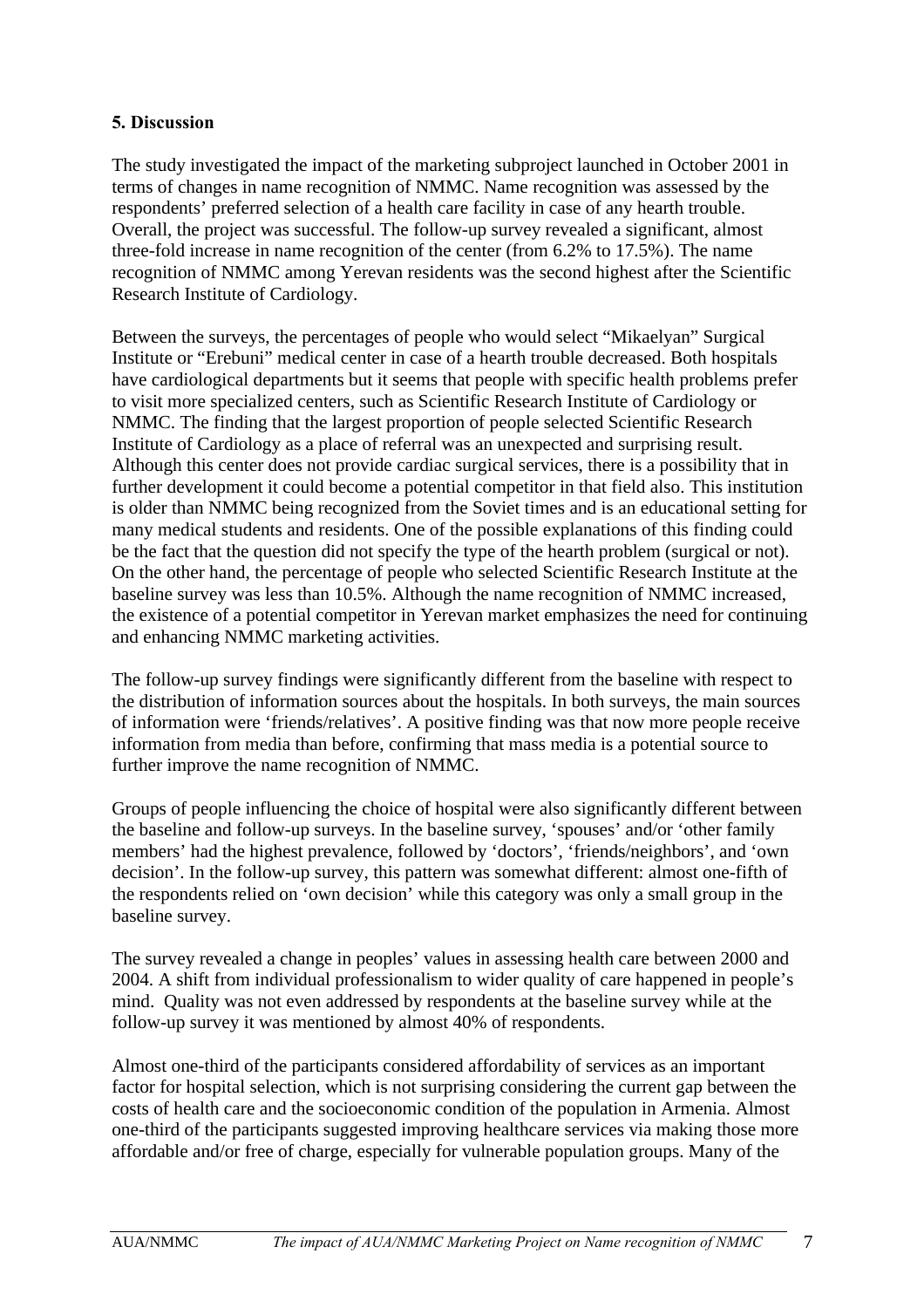suggestions were the same as at the baseline survey like removing under-table payments, introducing health insurance system, etc.

#### **6. Conclusion and recommendations**

Marketing strategies are effective means to attract people to a particular facility. ANP Marketing Subproject was comprehensive. It covered many aspects of hospital functioning and aimed to increase the name recognition of NMMC. The follow-up survey revealed significant improvement in name recognition of NMMC compared with that in 2000. Nevertheless, this outcome could be not only due to ANP marketing subproject but the summative effect of the good teamwork at NMMC, high quality of its services, and the collaboration between AUA and NMMC.

Almost all the activities of the Marketing subproject were gradually transferred to NMMC. Based on the results of the follow-up survey the following recommendations were made to further enhance the name recognition of NMMC and to improve the quality of care it provides:

- Continue advertising the hospital periodically through mass media means (TV, radio, newspapers, etc.);
- Organize periodic seminars/conferences at NMMC both for medical specialists and general population;
- Ensure sustainability of activities launched by the Marketing Subproject such as publication and distribution of informational and educational materials to patients;
- Summarize the data gathered through the discharge questionnaire twice a year and use the results to improve the quality of care provided at NMMC.

#### **Reference**

1. American University of Armenia, Center for Business Research and Development. Report on marketing issues at the Nork Marash Medical Center, Yerevan, Armenia: American University of Armenia, November 2000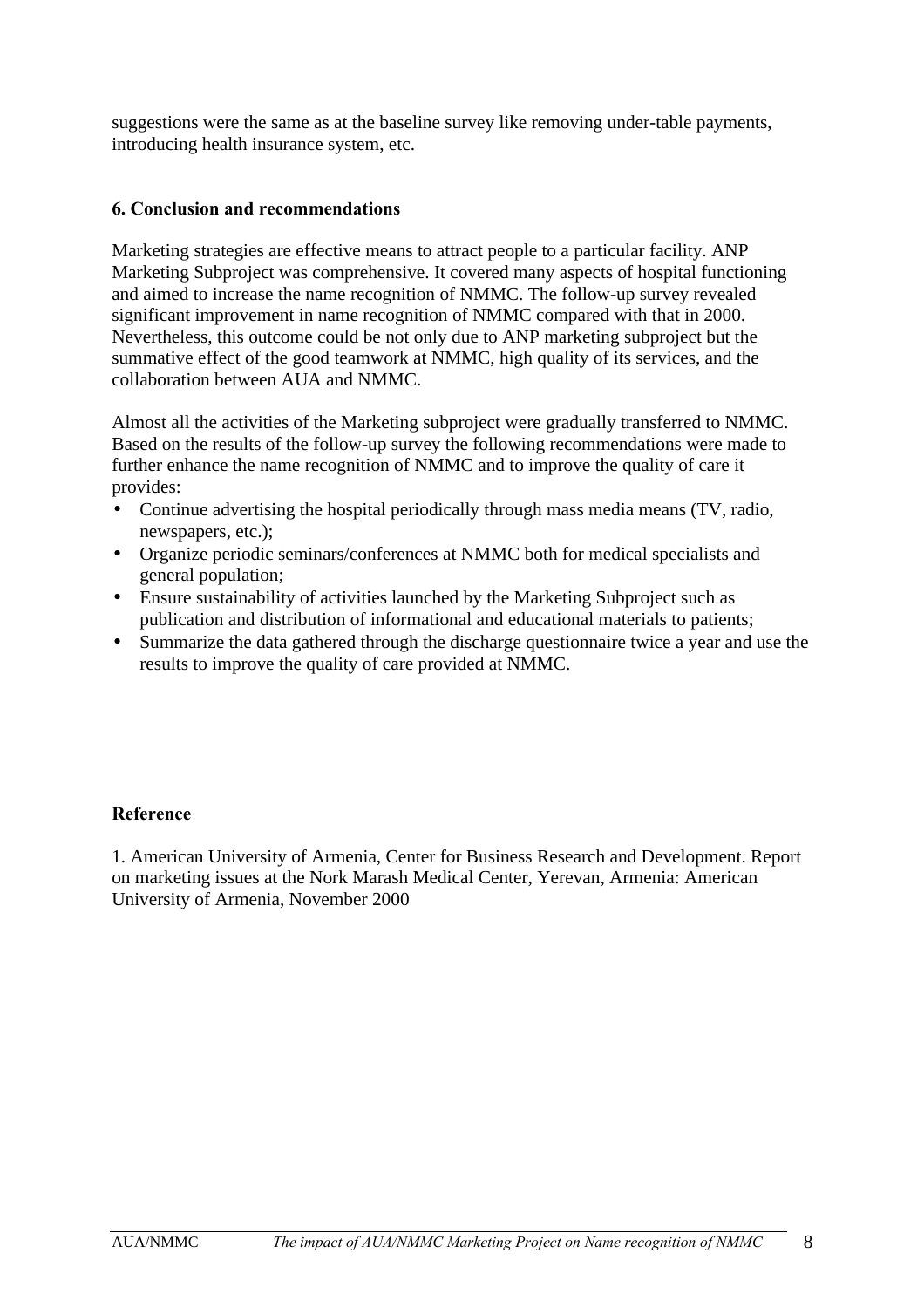# **Appendix 1. Telephone Survey Questionnaire (Baseline survey)**

- Where would you go to if you
	- ÿ Had stomach trouble?
	- $\blacktriangleright$  Had heart trouble?
	- $\triangleright$  Were expecting a baby?
- How do you get your information about various hospitals?
- What influence do the following people have on your choice of a hospital?
	- $\triangleright$  Your doctor
	- $\triangleright$  Your spouse
	- $\triangleright$  Other family members
	- > Friends/Neighbors
	- $\triangleright$  Others
- What other factors considered in the decision making process?
- Have you ever requested to be treated at a specific hospital or by a specific doctor?
- What suggestions do you have regarding improving health care and health awareness in Armenia?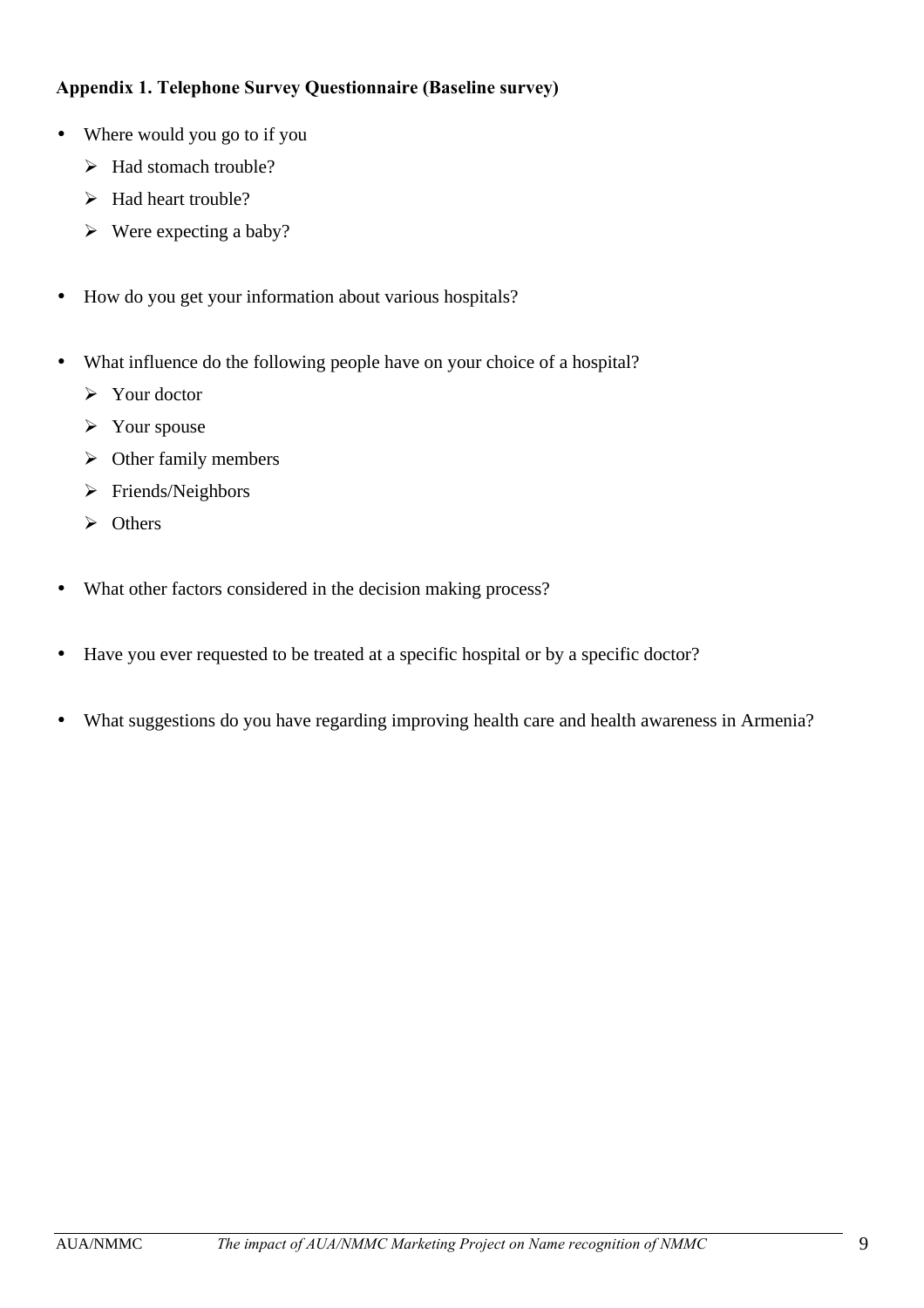# Marketing Survey Questionnaire

| Consent:<br>Hello, my name is ___________________________. I'm from the American University of Armenia. We are doing a<br>survey among general population related to health care services in Yerevan. Your telephone number was chosen<br>randomly from the list of other telephone numbers of your district. I'm going to ask you some questions related to<br>health care services. This will take from you at about 4-5 minutes. You can refuse to participate or to answer any<br>question you feel uncomfortable. This is voluntary survey and you can stop the interview at any time you want. Do<br>you agree to participate in the survey? |  |  |  |
|----------------------------------------------------------------------------------------------------------------------------------------------------------------------------------------------------------------------------------------------------------------------------------------------------------------------------------------------------------------------------------------------------------------------------------------------------------------------------------------------------------------------------------------------------------------------------------------------------------------------------------------------------|--|--|--|
| 1. Gender<br>$\Box$ Male $\Box$ Female                                                                                                                                                                                                                                                                                                                                                                                                                                                                                                                                                                                                             |  |  |  |
| 2. What is your age? _____                                                                                                                                                                                                                                                                                                                                                                                                                                                                                                                                                                                                                         |  |  |  |
| 3. Where would you go if you had any neurological disease?                                                                                                                                                                                                                                                                                                                                                                                                                                                                                                                                                                                         |  |  |  |
| 4. Where would you go if you had any heart disease?<br>2.                                                                                                                                                                                                                                                                                                                                                                                                                                                                                                                                                                                          |  |  |  |
| 5. How do you get your information about various hospitals?<br>$\Box$ a. My physician<br>b. Friends/Relatives<br>$\Box$ c. TV/Radio/Newspaper<br>d. Former patients                                                                                                                                                                                                                                                                                                                                                                                                                                                                                |  |  |  |
| 6. What people have the most influence on your choice of hospital?                                                                                                                                                                                                                                                                                                                                                                                                                                                                                                                                                                                 |  |  |  |
| $\Box$ a. My doctor<br>$\Box$ b. My spouse<br>$\Box$ c. Other family members<br>d. Friends/Neighbors                                                                                                                                                                                                                                                                                                                                                                                                                                                                                                                                               |  |  |  |
| 7. What are the other factors you consider important for hospital selection?                                                                                                                                                                                                                                                                                                                                                                                                                                                                                                                                                                       |  |  |  |
| a. Affordability of services<br>$\Box$ b. Quality of care<br>$\Box$ c. Convenient location<br>$\Box$ d. Familiarity of hospital (past referrals)<br>e. Familiar staff (doctor, nurse) working at the hospital<br>8. What suggestions do you have regarding improving health care in Armenia?                                                                                                                                                                                                                                                                                                                                                       |  |  |  |

\_\_\_\_\_\_\_\_\_\_\_\_\_\_\_\_\_\_\_\_\_\_\_\_\_\_\_\_\_\_\_\_\_\_\_\_\_\_\_\_\_\_\_\_\_\_\_\_\_\_\_\_\_\_\_\_\_\_\_\_\_\_\_\_\_\_\_\_\_\_\_\_\_\_\_\_\_\_\_\_\_\_\_\_\_\_\_ \_\_\_\_\_\_\_\_\_\_\_\_\_\_\_\_\_\_\_\_\_\_\_\_\_\_\_\_\_\_\_\_\_\_\_\_\_\_\_\_\_\_\_\_\_\_\_\_\_\_\_\_\_\_\_\_\_\_\_\_\_\_\_\_\_\_\_\_\_\_\_\_\_\_\_\_\_\_\_\_\_\_\_\_\_\_\_

 **\_ \_ \_**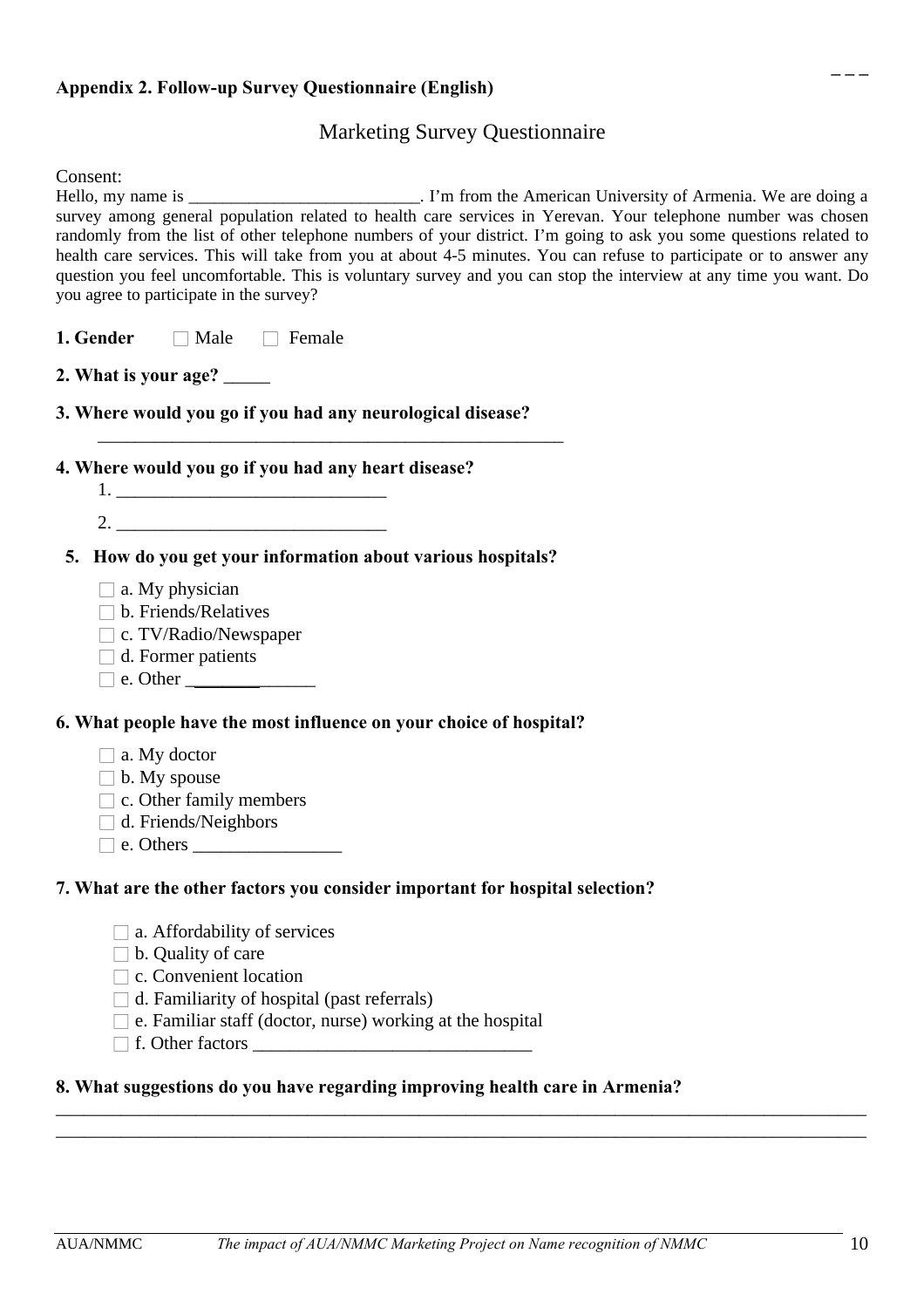# **Appendix 3. Follow-up Survey Questionnaire (Armenian)** *Հ***արցում**

Համաձայնագ իր` Բարև Ձեզ, ես\_\_\_\_\_\_\_\_\_\_\_\_ եմ Հայաստանի ամերիկյան համալսարանից: Մենք Երևանի բնակչության մեջ hարցում ենք անցկացնում առողջապահական ծառայությունների վերաբերյալ: Ձեր hեռախոսահամարը ընտրվել է պատահականորեն` Ձեր  $2$ րջանի այլ hեռախոսահամարների ցուցակից։ Հարցումը կտևի 4-5 րոպե։ Դուք կարող եք hրաժարվել մասնակցելուց, դադարեցնել hարցազրույցը, երբ ուզեք կամ բաց թողնել ցանկացած hարց, որը Ձեզ դուր չի գ ա: Համաձա՞յն եք պատասխանել hարցերին:

- **1. êºéÁ** 1." ²ñ³Ï³Ý 2." Æ· ³Ï³Ý
- 2. Քանի՞ տարեկան եք \_\_\_\_
- 3. Որտե՞ղ կդիմեիք, եթե նյարդերի **հետ կապված որևէ հիվանդություն ունենայ**իք։
- 4. Որտե՞ղ կդիմեիք, եթե սրտային որևէ **իիվանդություն ունենայիք**:

 $\mathcal{L}_\text{max}$  , which is a set of the set of the set of the set of the set of the set of the set of the set of the set of the set of the set of the set of the set of the set of the set of the set of the set of the set of

- $1.$ 2. \_\_\_\_\_\_\_\_\_\_\_\_\_\_\_\_\_\_\_\_\_\_\_\_\_\_\_\_\_\_\_\_\_\_\_
- 5. Սովորաբար որտեղի՞ց եք տեղեկանում տարբեր **իիվանդանոցների մասին**:
	- $\Box$  a. hủ pd $_2$ կից
	- $\Box$  b. Ընկերներից/բարեկամներից
	- $\Box$  c. Հեռուստացույցից/Ռադիոյից/Թերթերից
	- $\Box$  d. Նախկին hիվանդներից
	- $\Box$  e. U<sub>II</sub>

6. Ո՞վ է ամենից շատ ազդում **հիվանդանոցի Ձեր ընտրության վրա**:

- $\Box$  a. hủ pdh $\chi$ lm
- $\Box$  b.  $U$ մուսինս
- $\Box$  c. Ընտանիքի այլ անդամներ
- a. Ընկերներ/Հարևաններ
- $\Box$  e. Ujj

7. Ի՞նչ այլ գ ործոններ եք կարևոր **համարում հիվանդանոց ընտրելու հարցում**:

- $\Box$  a. Ծառայությունների մատչելիությունը (էժան լինելը)
- $\Box$  b.  $\Box$ nư doq  $\Box$  (integral) and in public
- 
- $\Box$  c. Հիվանդանոցի hարմար տեղակայումը
- 
- $\Box$  d. Հիվանդանոցի ծանոթ լինելը (նախկին այցելություններից)
- 
- $\Box$  e. Ծանոթների առկայությունը հիվանդանոցի աշխատակիցների շրջանում
- $\Box$  f. U $\parallel$  a nn $\delta$ n $\mathfrak l$ մեր

# 8. Ի՞նչ խորհուրդ կտայիք *Հ*այաստանում բուժօգ նությունը բարելավելու համար :

# Շնորհակալություն մասնակցության համար։

 $\mathcal{L}_\mathcal{L} = \mathcal{L}_\mathcal{L} = \mathcal{L}_\mathcal{L} = \mathcal{L}_\mathcal{L} = \mathcal{L}_\mathcal{L} = \mathcal{L}_\mathcal{L} = \mathcal{L}_\mathcal{L} = \mathcal{L}_\mathcal{L} = \mathcal{L}_\mathcal{L} = \mathcal{L}_\mathcal{L} = \mathcal{L}_\mathcal{L} = \mathcal{L}_\mathcal{L} = \mathcal{L}_\mathcal{L} = \mathcal{L}_\mathcal{L} = \mathcal{L}_\mathcal{L} = \mathcal{L}_\mathcal{L} = \mathcal{L}_\mathcal{L}$  $\mathcal{L}_\text{max}$  and  $\mathcal{L}_\text{max}$  and  $\mathcal{L}_\text{max}$  and  $\mathcal{L}_\text{max}$  and  $\mathcal{L}_\text{max}$  and  $\mathcal{L}_\text{max}$ 

 **\_ \_ \_**